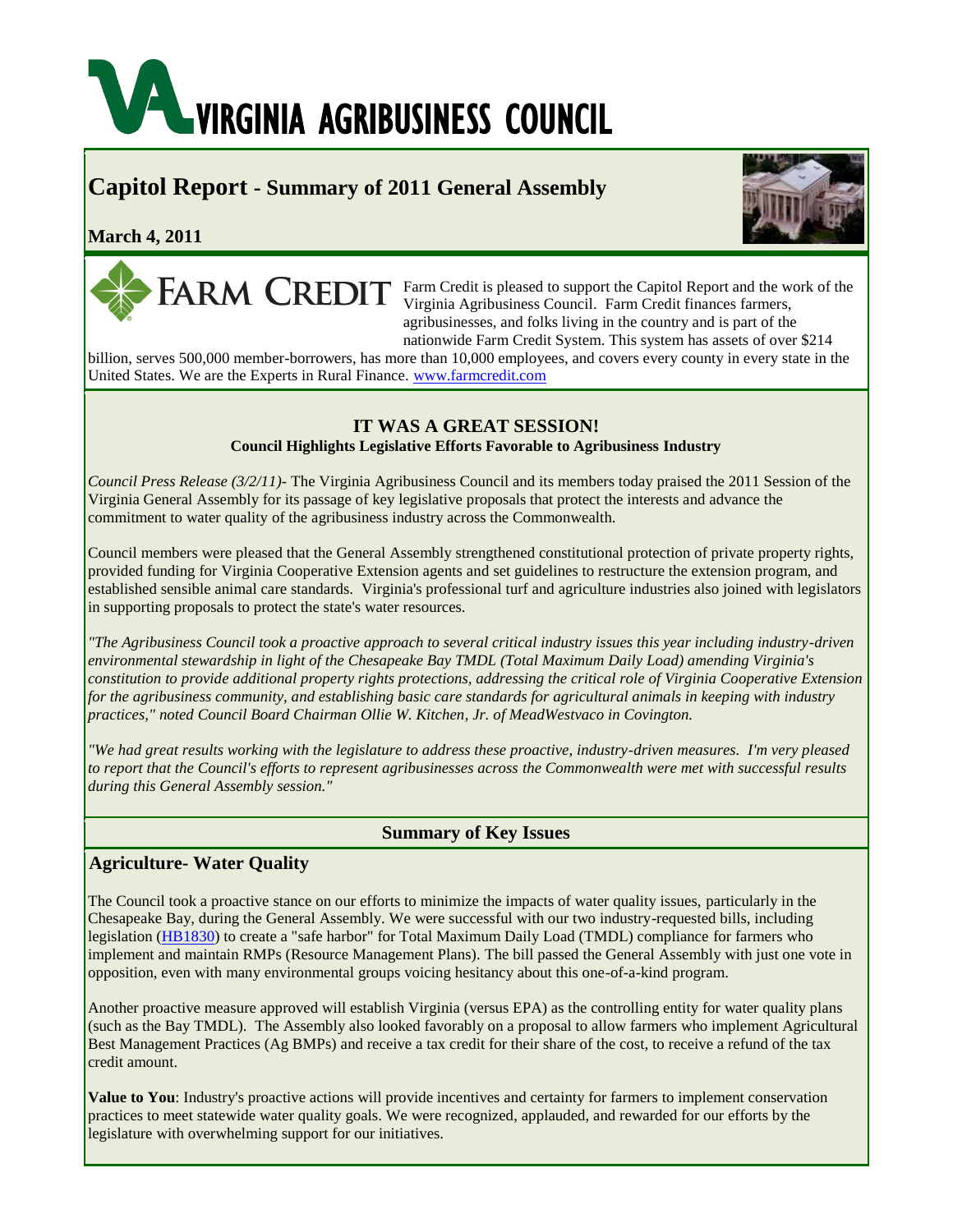# **Animal Care**

In response to animal rights extremist, the Council worked with the Virginia Alliance for Animal Agriculture to pursue a proactive bill to set basic standards of care for agricultural animals through

[HB 1541](http://r20.rs6.net/tn.jsp?llr=dlurqqcab&et=1104725572260&s=3&e=001MLwgnUeBZTaBS-xCcAtX6n3nvOIpAGFq-XZoaM6Ra0QIjw0FoNMGLIS8R4L7AEzjU-fKOF9DL-xtvFQ1TJ2sR0oeYJtisYlLHHVZBvGh1fCpFa8MHaiUmZkS19CupzD1JkSmx45-q3kR0itOsc4mTXCiGlIbAkoAnv_EmhERcyF6OVMZMVNK4iOG0WE0Xk1f)[/SB 1026.](http://r20.rs6.net/tn.jsp?llr=dlurqqcab&et=1104725572260&s=3&e=001MLwgnUeBZTbtMk4kbl022W7Rl6dP1NJ4sF8DWMM203uCsByps8VedUaPTnwuypPvr1juKoN4U0wYBalfVQC9ifq0MjbBirC1QPOUf11U7VLLwYxyBjO3bAD0N-2y5wNjuipclpcAwOftcsQbynMARqhAD5xQ-y6UcmRnnD0m1U0=) The measure, which will create new care standards based on animal husbandry practices for livestock and poultry, passed with near-unanimous support, despite extremist attacks that we were lessening animal rights protections.

Legislation to allow the appointment of additional humane investigators (citizen volunteers who enforce animal laws) failed to advance again this year as a result of our unified efforts in opposition.

**Value to You**: Reasonable, science-based care standards for agricultural animals in Virginia's laws better position our industry against extremist attacks, and protect your rights to raise agricultural animals in keeping with husbandry practices.

# **Boards and Government Reform**

The McDonnell Administration recommended changes to the nomination process for a number of industry Boards. In these cases, existing law dictates that the Governor appoint Board members from nominations made by specific industry organizations. To ensure a timely and complete process, legislation passed that requires two or more nominations for each available position to be submitted at least 90 days before the expiration of the member's term. This change effective July 1, 2011, affects the Cattle Industry Board, the Corn Board, the Cotton Board, the Egg Board, the Horse Industry Board, the Potato Board, the Sheep Industry Board, the Small Grains Board, the Soybean Board, the Bright Flue-Cured and Dark-Fired Tobacco Boards, the Wine Board, and the Certified Seed Board. The Board of Forestry members will have staggered terms beginning July 1, 2011. (See [HB1842](http://r20.rs6.net/tn.jsp?llr=dlurqqcab&et=1104725572260&s=3&e=001MLwgnUeBZTZ2LeV9TnviQ3uF0Z3VjoaXJB-5Fu6UvY0V5N30bZkysfv1y-OQWTM3Cr6Nx3WVbiOtVhnK_Un_7M9yydee48nLka6EClNYxQCFqzmMDqIk5TOQ4Xhx23EHBsNDOtMGIScyjqlX8QjNK2LR_hzl_xKw6RaoHj5Banha64ZTxwICtPEyclitGcrp) and [SB1280](http://r20.rs6.net/tn.jsp?llr=dlurqqcab&et=1104725572260&s=3&e=001MLwgnUeBZTYtNCNRRxLHyebh8eG1rgscWfeJXMn8qvj9Fb7IiYAPkM9dqYuzhj83R426puRo9A1nDbQ7vzzIYoAY7civOkLUCtySAnv1qBVL7MjXlLTjHjf5rjaFr-vNEpH2gHaN5wZ0Ncwn1qTGFuQPR6hWdN0yBjrSMenH2qh3wyqqy0VquEHMV4kyfV3M) for details.)

Another step in government reform was to eliminate, among others, the Plant Pollination Advisory Board, the Migrant & Seasonal Farmworker Board, and the Rail Advisory Board.

**Value to You:** The Governor will still need to select from nominations submitted by industry organizations; however, more options on a timely basis will need to be provided.

# **Budget Items**

With a slowly recovering economy, the budget process was not as brutal as in past years and there were opportunities to restore funding at least partially to a number of key state programs. The challenge was for the Governor, House and Senate to agree on which ones. Our agribusiness industry fared quite well in the final budget.

Staffing for the **Agriculture Stewardship** program will increase from one to three statewide. The **Agriculture Best Management Practice Cost-Share Program** funding will increase by \$27.8 million (a deposit from the year-end surplus) with \$4.9 million in a reserve fund for future years when funding is limited. The **Soil & Water Conservation Districts** will receive an additional \$1 million for operations. The **Purchase of Development Rights** program will increase by \$1.2 million for matching local funding. VDACS **international marketing** offices in China, India, and United Kingdom will become operational through an addition of \$460,000. Four **forester and firefighter positions** at VDOF were restored. Unfortunately, there was no increase in funding for the VDACS **weights and measures inspection** program. This will need to be a focus of our efforts in the coming year. **Virginia State University** received their necessary match to federal grant funds.

**Value to You:** There are no cuts in funding for important industry programs, there is increased funding for some, and sufficient funding (at least for one year) is provided for implementation of agriculture best management practices so we can move forward in meeting Chesapeake Bay TMDL goals.

# **Electricity and Energy Production**

After a few years of "energy-intense" sessions, the General Assembly focused on tweaking programs governing electric generation and alternative energy production. Legislation that would have negative impacts on the electric cooperatives by placing limits on their charges for use of their infrastructure by other utilities will be studied this year by the State Corporation Commission, as will a proposal to create an agricultural net energy metering program in Virginia.

Legislation that was approved by the General Assembly includes bills to increase the threshold for those who can participate in net metering programs, shift energy incentive programs from production-based to economic development-based, and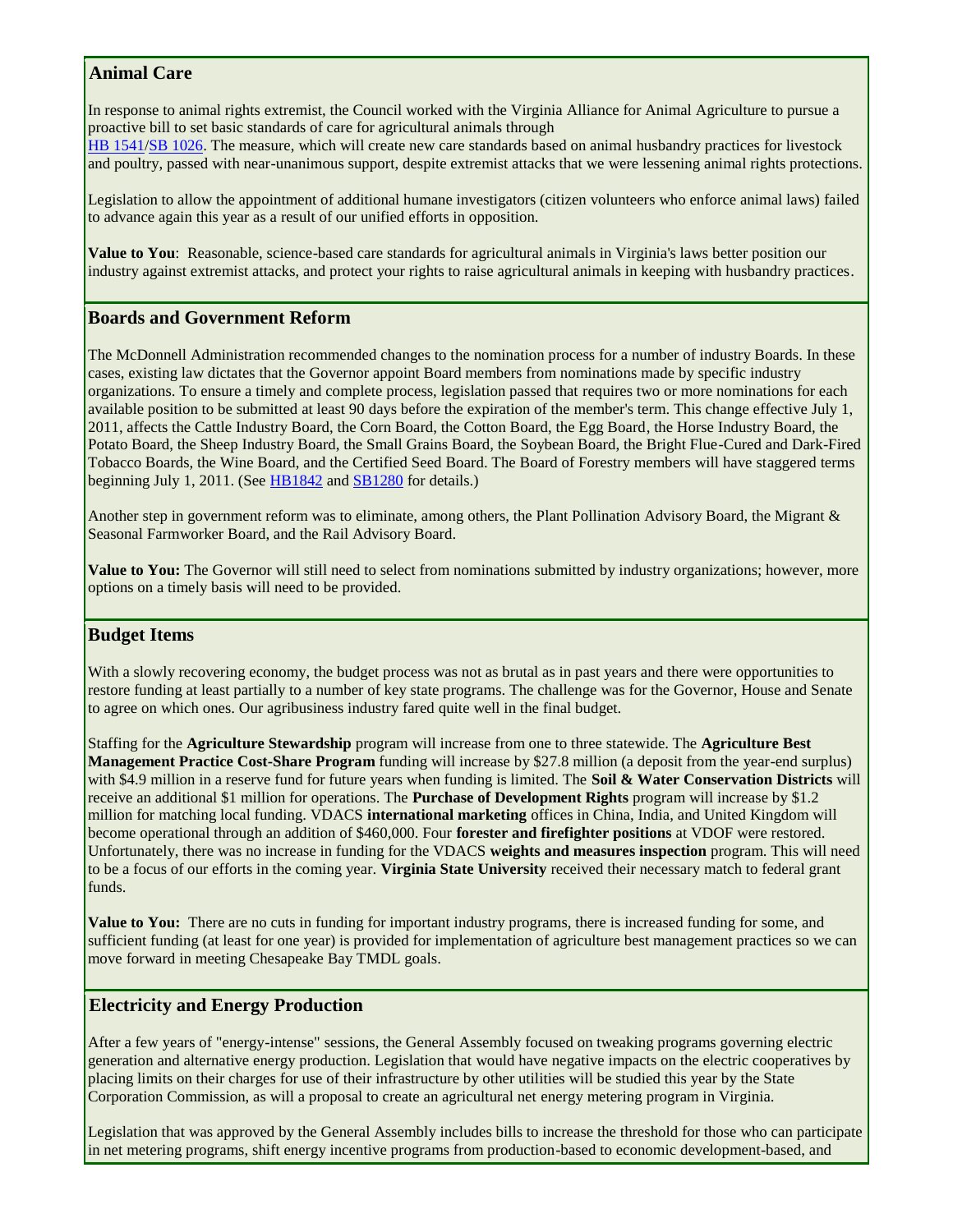streamline the local government siting process for renewable energy facilities .

**Value to You**: Costly mandates on Electric Cooperatives were not enacted in lieu of further study, resulting in lower-cost electric rates for agribusinesses served by these utilities.

# **Eminent Domain**

It took four years, and lots of work by the Council, our property-rights partners, and dedicated elected officials, for a resolution to put further property right protections in the constitution [\(HJ 693\)](http://r20.rs6.net/tn.jsp?llr=dlurqqcab&et=1104725572260&s=3&e=001MLwgnUeBZTZrqwi9Lxwt5tMiEc8WUK4hBC5YhWYMqF5gEkpfDkVdfZXYshW-dfcQipicEohOUawl3QZYNnZjN1HKnAHpkhqwQXYk7S6wrqbtu8ug109H5XHxBMGLwU02VggmY_cTaZeELIIDCt2ZYMRpVK3UgVn7iYNp-yRXHXjA1oiMG-ry3lSxRqmr37hu) to cross the first hurdle of enactment. After a companion version failed in the Senate earlier in the year, the Senate approved the resolution in the last week of the Session. The constitutional amendment will tighten the definition of "public use" with regard to eminent domain and ensure that private property cannot be taken without just compensation to the owner.

Our battle for this priority issue is not over, as the exact same bill must be passed by the General Assembly next year and approved by voters in November, 2012, but we'll celebrate our success today!

**Value to You**: Additional constitutional protections for the rights of private property owners, a long-time priority issue for the Council due to the fundamental role of property for our industry, is now one step closer to reality with passage of the resolution.

# **Environmental Issues**

Actions by the General Assembly on environmental issues continued at a brisk pace this year, although negative consequences and measures were adverted. Legislation, originally introduced in 2010 and negotiated with the Council this year, was passed to enact a penalty for not reporting water withdrawals. Also approved: a request by DEQ to move their inspection programs to a "risk-based" program (particularly impacting permitted poultry, dairy, and swine farms), and a study on the use of the Chesapeake Bay Nutrient Credit program for Virginia's Bay TMDL plans.

Not all proposals passed the legislator's scrutiny, including one to increase the fees for groundwater permits. A bill that attracted a lot of attention by local governments, and the seafood, aquaculture, and agriculture industries to add aquaculture production to the definition of agriculture in the Right to Farm Act was also not approved by the General Assembly; however, the issue will be studied by a task force at the request of the House Agriculture Committee Chairman. We've requested a seat at the table for this study, as it's an important issue to be resolved.

**Value to You**: Environmental protections for water quality and water quantity continue to advance, largely without negative impacts to our agribusiness industry, and complicated topics such as aquaculture and the Right to Farm will have dedicated attention in the coming year.

# **E-Verify/Immigration**

There were 8 bills introduced to address the employment of illegal immigrants. As a result, our business coalition, Virginia Employers for Sensible Immigrant Policy (VESIP) went to work. When it became clear that the General Assembly would be passing some measure mandating the use of the federal E-Verify program, VESIP worked with members of the Senate to draft legislation that would have the least impact possible. A review of other states in the nation indicates that many are already requiring the use of E-Verify by most, if not all, employers, not just those contracting with the state. The only measure to pass this General Assembly and agreed to by VESIP requires, beginning December 1, 2013, use of E-Verify by contractors with state agencies that have an annual average of 50 employees or more and a contract in excess of \$50,000. Any contractor not in compliance may be disbarred from contracting with the state for up to one year and can be reinstated when they participate in the E-Verify program. (See **SB1049** and **HB1859**.)

**Value to You:** The resulting legislation appears very minimalist compared to other states. We have been able to delay a mandate to all employers to use the federal E-Verify program until hopefully it is more accurate and can accommodate what will be an enormous volume when required by all states (or the federal government).

# **Farmland Preservation and Land Conservation**

Many small changes to laws this year should result in long-term improvements for farmland preservation efforts, particularly those geared towards "working farms." Legislation, resulting from several studies last year, passed that will expand the definition of open-space in the Land Conservation Law to expressly define agricultural or forestal production,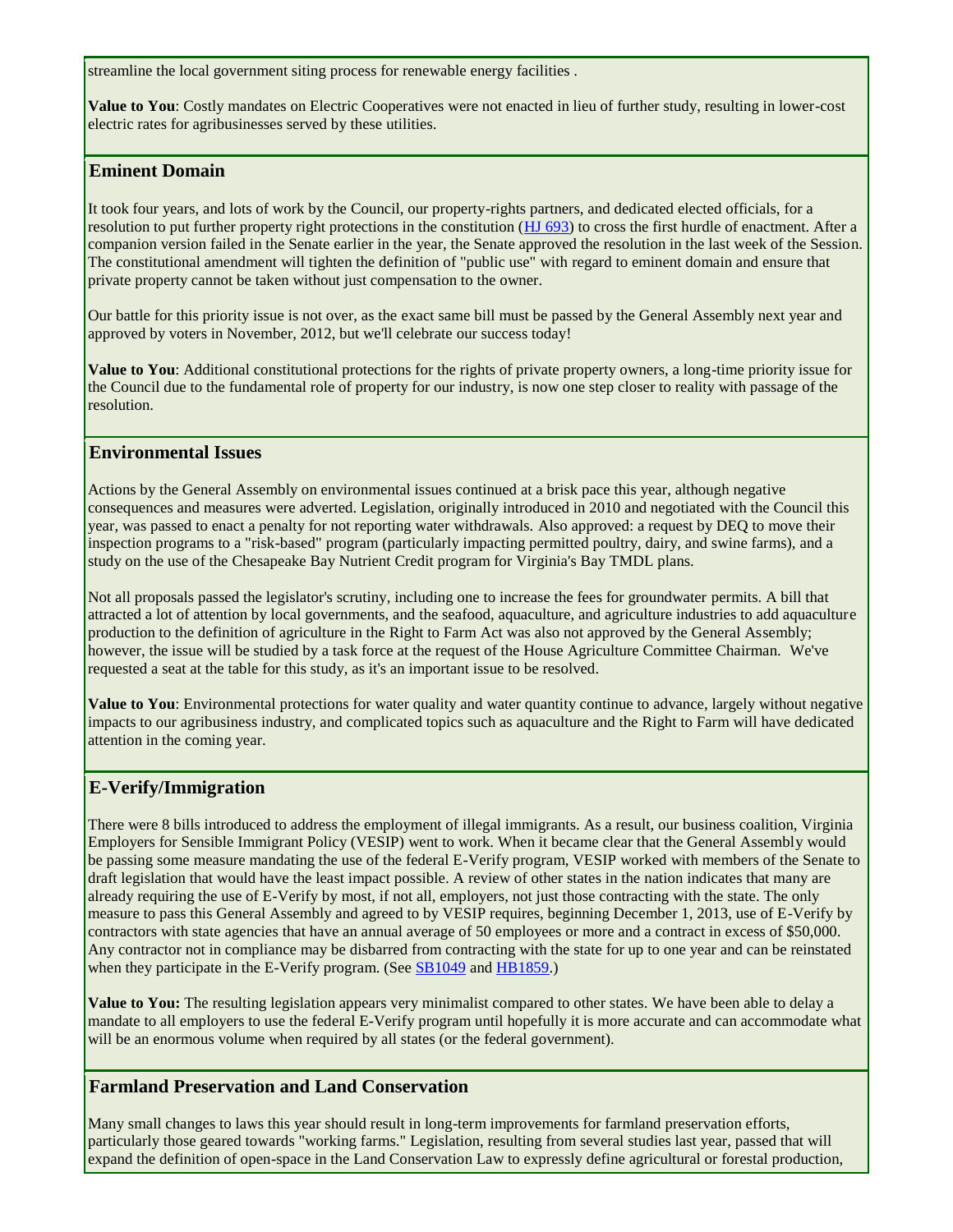and streamline the process for localities and landowners who wish to put their lands into an Agricultural and Forestal District.

Funding for land conservation remains a difficult goal, particularly in times of budget shortfalls. However, measures were approved to ensure that the VDACS Farmland Preservation fund will now be non-reverting, meaning those funds should be protected from "raids" by the General Fund, and require a two year study of options for funding opportunities for land conservation.

**Value to You**: Our continuous advocacy for the preservation of working farms and forests, and funding for these state programs, has led to strong support by the General Assembly for mechanisms that streamline programs and processes for farmland conservation.

#### **Fertilizer & Nutrient Management**

Regulating urban nutrients was a high environmental priority for this General Assembly as they seek ways to meet the Chesapeake Bay TMDL. The decision to advocate our own proposals through Del. Ed Scott and Sen. Ryan McDougle proved to be a prudent strategy. After negotiating 7 fertilizer bills for many, many hours with legislators, environmental groups, home builders, commercial real estate developers, and local government, the results were positive. Also included in the bills are beneficial aspects for the production agriculture community.

[HB1831](http://r20.rs6.net/tn.jsp?llr=dlurqqcab&et=1104725572260&s=3&e=001MLwgnUeBZTaAiFWyY4dtHkiVH19N4Udp4sNV8JPe5NbWr4dg8A3L4nBz_y21xyCWVwAe-TbyY1PAXtbyni-vIV41Usm7Wi5q5j44CDBIQiQgJMbn7SpQWZLBB1iPh7ffl-LISAlTExAmvdGlzO3YKwpcQv_U1-uKsiQOI6iXe-7QMDgWzzna_gOLxGeO-uIu) and [SB1055](http://r20.rs6.net/tn.jsp?llr=dlurqqcab&et=1104725572260&s=3&e=001MLwgnUeBZTZbkpsfE2pOZub52yf7Nu-Qe-w7QJPiK8CCHLFoLhgZdWmB0ubzi0WXa2_I78jV-GUSSD_rqKm-ccy_XNNmQROCS91RGcuBac2SLGgMdeaAZCYlfdQUxQ4_9nn-Icq3_TB6pi4LsDt5jM-7FBKf_2B8CP_JwVj9VCJjO6wR7l9Vz5S8SrbTJeQ4) contain the following provisions:

- Beginning 12/31/13, no lawn maintenance fertilizer containing phosphorus can be registered in Virginia; retailers will be allowed to sell any existing inventory; this does not impact "starter" fertilizers with phosphorus
- Also beginning 12/31/13, lawn fertilizers must include "good housekeeping" language on the label (identical to  $\bullet$ Florida requirement)
- Contractor-applicators of fertilizer on non-agricultural land who are in compliance with training and nutrient management standards cannot be regulated by local government in regard to fertilizer use and application
- A promoted by the golf course industry, all courses must have a nutrient management plan by 2017 and DCR is to create a cost-share program by 2015 to help with the expense
- Golf courses who have a nutrient management plan cannot be regulated by local government in regard to fertilizer  $\bullet$  . use and application
- Annual reporting by contractor-applicators is limited to those who apply lawn fertilizer on more than 100 acres beginning with calendar year 2012
- VDACS will publish a list of contractor-applicators who have completed required training and encourage consumers to consult the list when hiring a lawn care professional
- VDACS will prepare a report with stakeholder input on the use of slowly available nitrogen in lawn fertilizers
- The "use and application" of agricultural and non-agricultural fertilizer is added to the list of what local government cannot regulate, except when provided for in certain Acts
- DCR is to develop a flexible, tiered, voluntary nutrient management program that will allow certain farmers to  $\bullet$ prepare nutrient management plans for their own property

**Value to You:** The "green" industry has defined its own rules for the foreseeable future and we have delivered the message that managed turf is a good environmental practice. Regulation of fertilizer use and application will occur at the state level, thereby eliminating a hodgepodge of local rules. DCR will develop a new flexible program for voluntary nutrient management planning.

# **Food Safety**

Honey and pickles make an odd combination, right? The General Assembly seems to have agreed, acting favorably upon a measure that we negotiated with honey processors and VDACS to remove certain inspection requirements. This will only apply to small honey producers who process under 250 gallons of this non-hazardous food product, and comply with labeling and annual reporting requirements.

Pickles, on the other hand, did not fare so well. We raised concerns about [SB 920,](http://r20.rs6.net/tn.jsp?llr=dlurqqcab&et=1104725572260&s=3&e=001MLwgnUeBZTbXc92rUAtzJreK10_pjll1pGdq7k2oUT0PFed5EAmW-txIgwogbg6qUINkYGAeQVXEgd7Tcp0gwKLbxVYyswpiZ4RVWFX45MUL-JCB3rZQfVRzA8U9tx6a4RFhoIu5d3zobwTR9wE1uRfrAz8ZrXK0t34lLd_jxU2oFGxNSqqFUXWZqlb4hXRo) which would have exempted certain potentially hazardous foods like pickles and canned vegetables from VDACS food safety regulations and inspections, particularly the potential food safety issues these exemptions could cause, as well as the devastating impacts to the food industry. Thankfully, Senators responded favorably and amended the bill as we requested to require basic testing of products, training of personnel, and annual reporting; however, the patron decided not to pursue the legislation further with these amendments.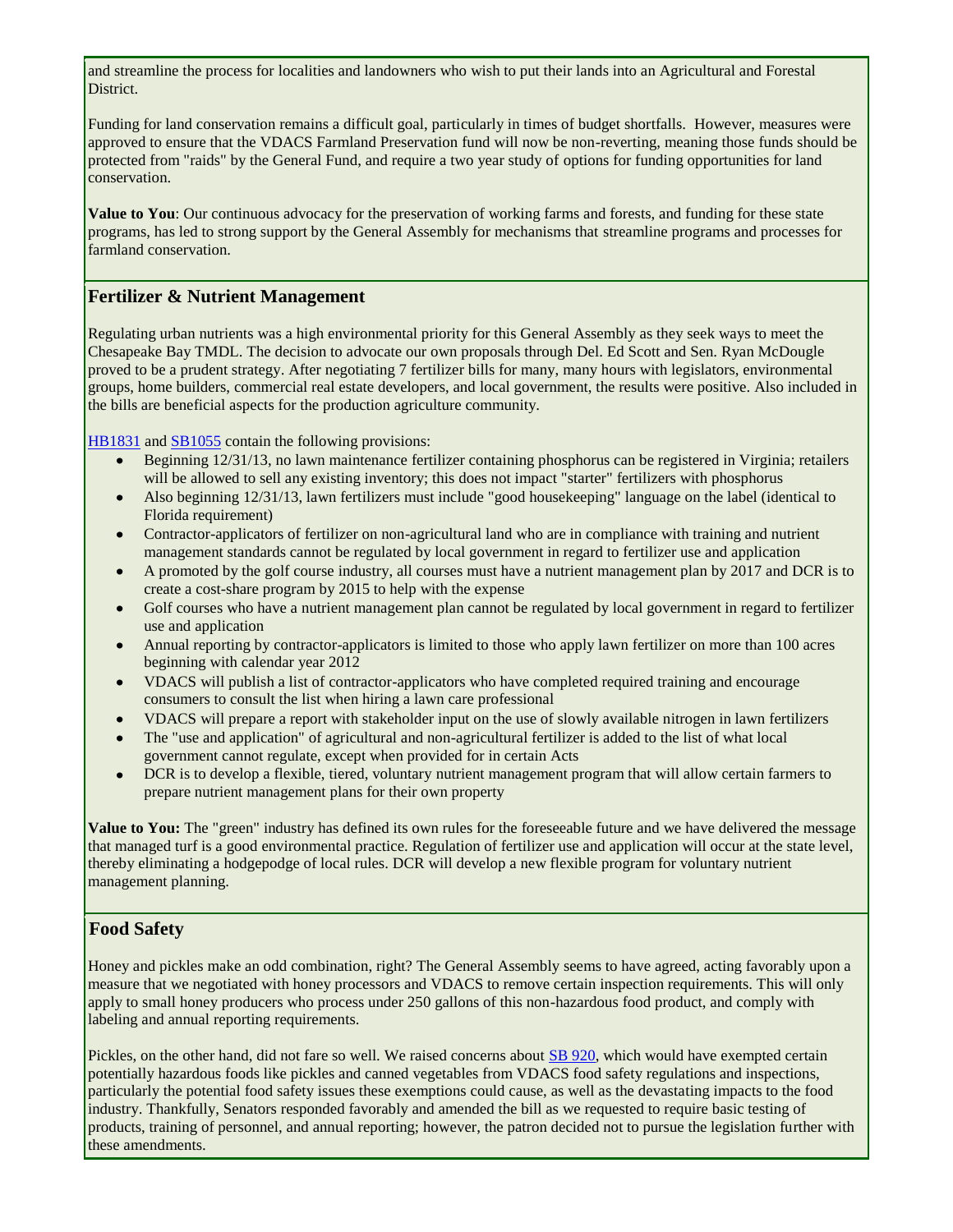**Value to You**: Small producers of non-hazardous products like honey, will be afforded the opportunity to sell their products with minimal government oversight, however, consumers and industry alike are protected still against the sale of uninspected hazardous food products, like pickles.

# **Hunting/Wildlife Damages**

While industry-supported legislation [\(SB 868\)](http://r20.rs6.net/tn.jsp?llr=dlurqqcab&et=1104725572260&s=3&e=001MLwgnUeBZTYM038Kl0vvBiX-mQBYMEyA8WQAIvaT8GP-43fTJwnDB3KluyP2Blxpm25PkGfSMccQYaQKRM1Jq2L8sf2GsMwfA5Dqzr66kPN8JOrJIri1ajpwQae5ynz1gzIwEegFyGpHKXRv4kVwzVrHQWCxJefMN46Uc7lLWRQQuBV7-ItP5_7P2ohS18vU) to address damages to crops by wildlife did not advance this year, the issue is far from "dead". The bill, which will be studied this year in detail, would have streamlined the time-consuming process of DGIF (Department of Game and Inland Fisheries) investigating crop damage from wildlife prior to providing farmers with a "kill permit". Good news on this front- legislators indicated if agriculture's concerns about crop damages by wildlife are not addressed over the year, legislation will be introduced in the future to do so.

Requested by the agriculture industry to address concerns about the re-introduction of elk into Southwest Virginia, [HB](http://r20.rs6.net/tn.jsp?llr=dlurqqcab&et=1104725572260&s=3&e=001MLwgnUeBZTbFq12PrNBucidYlDGUerRxya8NrXaYr4Lfs5xXm0qfAq651IWSCiBAXORnmQ0GIG-qBJ_MsR3EZcitEXw04gBr2jTy05wuOc16e8bmp45GCRZmkIqsAsnRQ8xemiFrXElUoE_PLn0L7q5WYK__lun2RIe0ip90m_Q=)  [2176](http://r20.rs6.net/tn.jsp?llr=dlurqqcab&et=1104725572260&s=3&e=001MLwgnUeBZTbFq12PrNBucidYlDGUerRxya8NrXaYr4Lfs5xXm0qfAq651IWSCiBAXORnmQ0GIG-qBJ_MsR3EZcitEXw04gBr2jTy05wuOc16e8bmp45GCRZmkIqsAsnRQ8xemiFrXElUoE_PLn0L7q5WYK__lun2RIe0ip90m_Q=)[/SB 1017](http://r20.rs6.net/tn.jsp?llr=dlurqqcab&et=1104725572260&s=3&e=001MLwgnUeBZTb-ecX-3ZSrjBM0rxv1tNTqiXBME4-yuMMY_FtHr0c1Ln6taq5aB3q2BALqFKUFhIHgwCoyF3lDjZM22zrGWUW2wtm2FK02a6g7n2nPPcJAXRnRMrsyauql1DGlrJuzUT3kjwkNS00uMbsyqmA0sNnOaJRZ2Sm_1-0=) will require that DGIF get approval from local governments before introducing a new species in their locality. Bills allowing hunting on Sundays were defeated once again, although not without debate between hunters, the NRA, and DGIF's Chairman in support, and the farming community, horse industry, animal welfare groups, and landowners who were opposed.

**Value to You**: Ample discussion should ensue in the coming year about possible resolutions agriculture's concerns about wildlife damages to their crops (and profits), with the promise of legislative action if an adequate solution is not put into place.

# **Taxes and Fees**

The promotion of local foods was evident in exempting certain agricultural produce and eggs from tax when annual sales in farmers markets do not exceed \$1,000. For a full explanation, [see fiscal impact statement.](http://r20.rs6.net/tn.jsp?llr=dlurqqcab&et=1104725572260&s=3&e=001MLwgnUeBZTbDxelVVOhdVFZ48s2uuiNFK27SO1YIYLizKcSiEGTo7YWM74L6o4AQ5CACCWd_5V1DVL8ucIjlwTOfctTkYw8dqLy56j7fF-mMkRyS6er5A4dtZy1DOewX8f0NMDfiS-XtH41K4p7b_MFjbFGo5iSShr4AOcoxMIS5Mbfm40mthQ==)

There was only one attempt to reinstate the estate tax and that was for persons dying on or after July 1, 2011 with estates over \$3 million or not a working farm. The measure failed quickly and early in the process.

A provision which was also proposed in 2010 to increase funding to the VDACS Weights & Measures Program failed again as conservatives took a stand against any new fees. The funding would have come from an increase of 1/10 of 1-cent fee on each gallon of fuel collected for the Petroleum Storage Tank Fund.

**Value to You:** No additional fees or taxes will be imposed on the agribusiness community.

# **Transportation**

While there were some clarifications of motor vehicle laws, there were no major changes made in this session. However, DMV has been instructed to develop a new permit fee schedule for overweight vehicles for submission in time for the 2012 session. It is expected that there will be no more "free" permits. The Council will be a participant in the upcoming discussions. Wrapped into this effort was a proposal by our poultry industry to allow overweight permits for specific vehicles that haul farm animal feed. While not approved this time, the proposal was seen as justified and assurance given that it would be addressed in the new permit fee schedule.

Legislation passed that clarifies farm machinery as being exempt from both size and weight limitations. And, vehicles validly registered in other states and used in conjunction with harvesting operations were more clearly defined as being engaged "principally" in transporting farm produce from the farm. The fee for this permit was increased from \$100 to \$150.

**Value to You:** The Council will be a participant representing your interests in the discussions that will develop a new permit fee schedule for overweight vehicles.

# **Virginia Cooperative Extension**

What appeared to be a contentious issue that some felt demanded General Assembly action died down when Va. Tech President Steger announced that the restructuring plan for Virginia Cooperative Extension would be tabled and a new process begun to include agriculture industry stakeholders, local governments, and extension agents. Along those lines, language was written in the budget calling for a new restructuring plan to be developed with stakeholder involvement and a